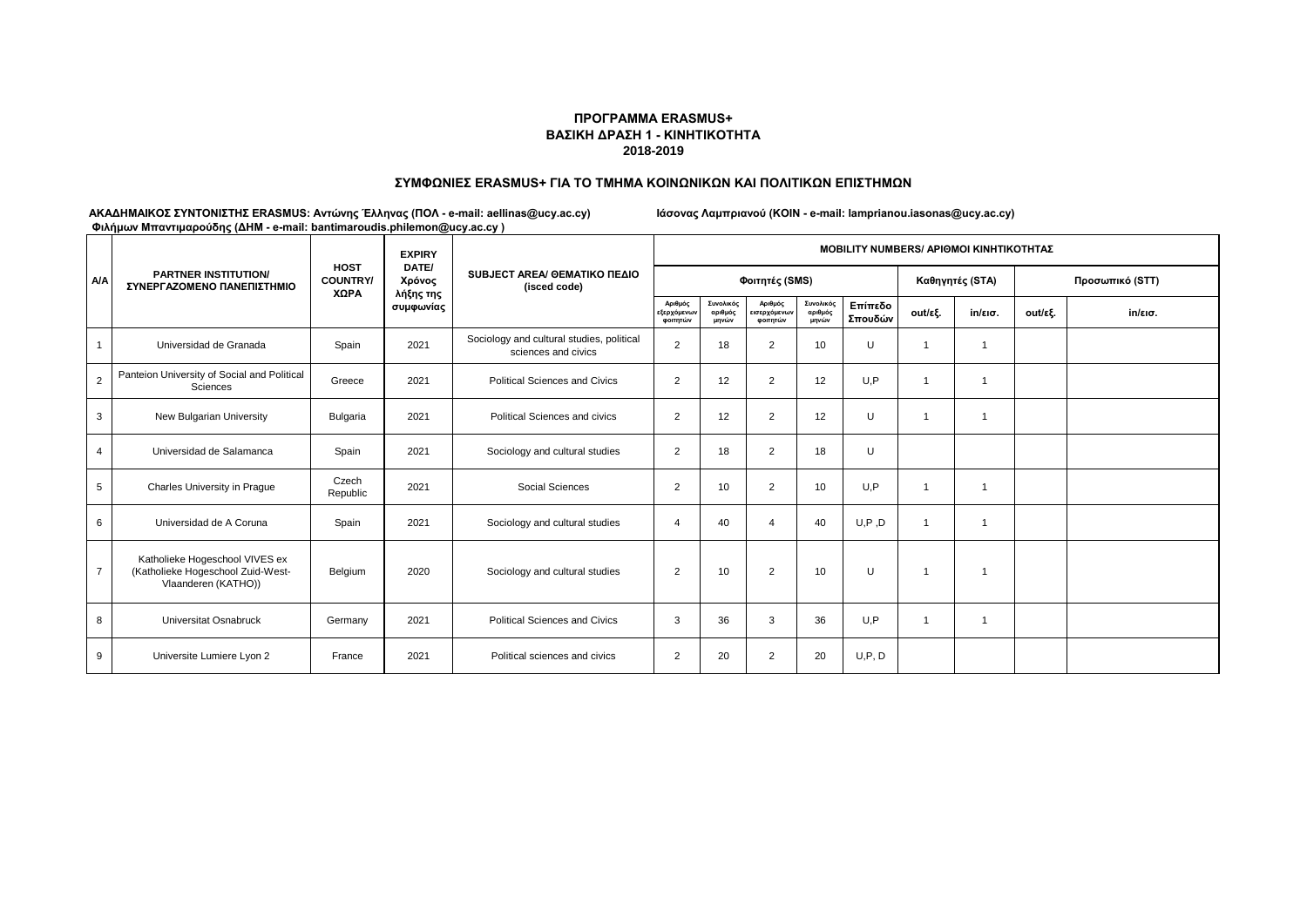### **ΣΥΜΦΩΝΙΕΣ ERASMUS+ ΓΙΑ ΤΟ ΤΜΗΜΑ ΚΟΙΝΩΝΙΚΩΝ ΚΑΙ ΠΟΛΙΤΙΚΩΝ ΕΠΙΣΤΗΜΩΝ**

|            | <b>PARTNER INSTITUTION/</b><br>ΣΥΝΕΡΓΑΖΟΜΕΝΟ ΠΑΝΕΠΙΣΤΗΜΙΟ                | $\tau$ and post in the strip opposity (see that is a finally partitional completencies as fracted if | <b>EXPIRY</b>                | SUBJECT AREA/ OEMATIKO ΠΕΔΙΟ<br>(isced code)                                   | <b>ΜΟΒΙLITY NUMBERS/ ΑΡΙΘΜΟΙ ΚΙΝΗΤΙΚΟΤΗΤΑΣ</b> |                               |                                    |                               |                    |                |                   |                 |                   |  |  |
|------------|--------------------------------------------------------------------------|------------------------------------------------------------------------------------------------------|------------------------------|--------------------------------------------------------------------------------|------------------------------------------------|-------------------------------|------------------------------------|-------------------------------|--------------------|----------------|-------------------|-----------------|-------------------|--|--|
| <b>A/A</b> |                                                                          | <b>HOST</b><br><b>COUNTRY/</b><br>ΧΩΡΑ                                                               | DATE/<br>Χρόνος<br>λήξης της |                                                                                |                                                |                               | Φοιτητές (SMS)                     |                               |                    |                | Καθηγητές (STA)   | Προσωπικό (STT) |                   |  |  |
|            |                                                                          |                                                                                                      | συμφωνίας                    |                                                                                | Αριθμός<br><b>ξερχόμενων</b><br>φοιτητών       | Συνολικός<br>αριθμός<br>μηνών | Αριθμός<br>ισερχόμενων<br>φοιτητών | Συνολικός<br>αριθμός<br>μηνών | Επίπεδο<br>Σπουδών | out/εξ.        | $in/\epsilon$ ισ. | out/εξ.         | $in/\epsilon$ ισ. |  |  |
| 10         | Uniwersytet Warminsko-Mazurski W<br>Olsztynie                            | Poland                                                                                               | 2021                         | Political Sciences and civics / Sociology<br>and cultural studies              | $\overline{4}$                                 | 20                            | Δ                                  | 20                            | U.P                | $\overline{1}$ | $\mathbf{1}$      |                 |                   |  |  |
| 11         | University of Macedonia Economics &<br>Social Sciences                   | Greece                                                                                               | 2021                         | <b>Political Sciences and Civics</b>                                           | $\overline{2}$                                 | 12                            | $\overline{2}$                     | 12                            | U,P                | $\overline{1}$ | $\mathbf{1}$      |                 |                   |  |  |
| 12         | Constantine The Philosopher University in<br>Nitra                       | Slovak<br>Republic                                                                                   | 2021                         | <b>Political Sciences and Civics</b>                                           | 3                                              | 12                            | 3                                  | 12                            | U                  | $\mathbf{1}$   | $\mathbf{1}$      |                 |                   |  |  |
| 13         | University of Rostock                                                    | Germany                                                                                              | 2021                         | Sociology and cultural studies                                                 | 4                                              | 28                            | 2                                  | 18                            | U, P, D            | $\overline{1}$ | $\mathbf{1}$      |                 |                   |  |  |
| 14         | AGH University of Science and<br>Technology (Akademia Gorniczo-Hutnicza) | Poland                                                                                               | 2021                         | Sociology and Cultural Studies                                                 | 1 or 2                                         | 10                            | 1 or 2                             | 10                            | U                  | $\overline{1}$ | $\mathbf{1}$      |                 |                   |  |  |
| 15         | University of Bologna                                                    | Italy                                                                                                | 2021                         | Political sciences and civics                                                  | 3                                              | 18                            | 3                                  | 18                            | U.P                | $\overline{1}$ | $\overline{1}$    |                 |                   |  |  |
| 16         | Adam Mickiewicz University of Poznan                                     | Poland                                                                                               | 2021                         | Sociology and Cultural Studies                                                 | $\overline{2}$                                 | 10                            | 2                                  | 10                            | U                  | $\mathbf{1}$   | $\mathbf{1}$      |                 |                   |  |  |
| 17         | Metropolitan University Praque                                           | Czech<br>Republic                                                                                    | 2021                         | Social and behavioural sciences<br>(International Relations, European Studies) | $\overline{2}$                                 | 12                            | 2                                  | 12                            | U, P, D            | $\overline{1}$ | $\mathbf{1}$      |                 |                   |  |  |
| 18         | Johann Wolfgang Goethe- Universitat -<br>Frankfurt am Main               | Germany                                                                                              | 2021                         | Social and Behavioural sciences                                                | $\overline{2}$<br>$\mathbf{1}$                 | 10<br>5                       | $\overline{2}$<br>$\mathbf{1}$     | 10<br>5                       | U<br>P             | $\mathbf 1$    | $\mathbf{1}$      |                 |                   |  |  |
| 19         | Johann Wolfgang Goethe- Universitat -<br>Frankfurt am Main               | Germany                                                                                              | 2021                         | Sociology and cultural studies                                                 | $\overline{2}$                                 | 18                            | 2                                  | 18                            | U,P                | $\overline{1}$ | $\overline{1}$    |                 |                   |  |  |
| 20         | University of Peloponnese                                                | Greece                                                                                               | 2021                         | Political Sciences and civics / Sociology<br>and cultural studies              | $\overline{2}$                                 | 12                            | 2                                  | 12                            | U                  | $\mathbf{1}$   | $\mathbf{1}$      |                 |                   |  |  |
| 21         | Universidad Complutense de Madrid                                        | Spain                                                                                                | 2021                         | Social and behavioural Sciences                                                | $\mathbf{1}$                                   | 10                            | $\overline{1}$                     | 10                            | U, P               | $\overline{1}$ | $\overline{1}$    |                 |                   |  |  |
| 22         | University of Crete                                                      | Greece                                                                                               | 2021                         | <b>Political Sciences and Civics</b>                                           | $\mathbf 1$                                    | 10                            | -1                                 | 10                            | U, P, D            | -1             | $\mathbf{1}$      |                 |                   |  |  |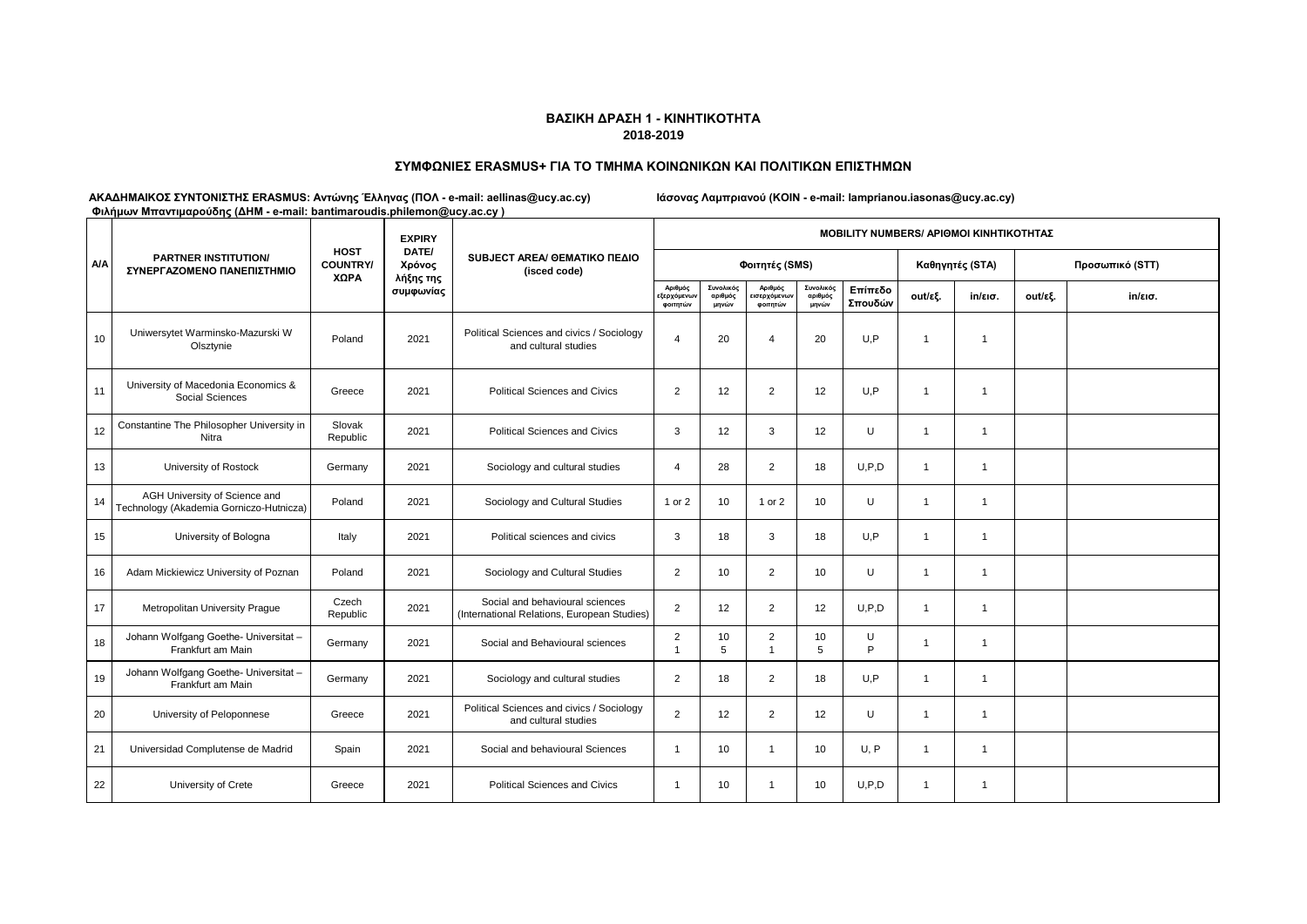### **ΣΥΜΦΩΝΙΕΣ ERASMUS+ ΓΙΑ ΤΟ ΤΜΗΜΑ ΚΟΙΝΩΝΙΚΩΝ ΚΑΙ ΠΟΛΙΤΙΚΩΝ ΕΠΙΣΤΗΜΩΝ**

|            | The property in the coupled the community of the content of the complete content of the coupled of the coupled of the coupled of the coupled of the coupled of the coupled of the coupled of the coupled of the coupled of the<br><b>PARTNER INSTITUTION/</b><br>ΣΥΝΕΡΓΑΖΟΜΕΝΟ ΠΑΝΕΠΙΣΤΗΜΙΟ |                                        | <b>EXPIRY</b>                |                                                                  | <b>ΜΟΒΙLITY NUMBERS/ ΑΡΙΘΜΟΙ ΚΙΝΗΤΙΚΟΤΗΤΑΣ</b> |                               |                                    |                               |                    |                |                   |                 |         |  |  |
|------------|---------------------------------------------------------------------------------------------------------------------------------------------------------------------------------------------------------------------------------------------------------------------------------------------|----------------------------------------|------------------------------|------------------------------------------------------------------|------------------------------------------------|-------------------------------|------------------------------------|-------------------------------|--------------------|----------------|-------------------|-----------------|---------|--|--|
| <b>A/A</b> |                                                                                                                                                                                                                                                                                             | <b>HOST</b><br><b>COUNTRY/</b><br>XΩPA | DATE/<br>Χρόνος<br>λήξης της | SUBJECT AREA/ GEMATIKO ΠΕΔΙΟ<br>(isced code)                     |                                                |                               | Φοιτητές (SMS)                     |                               |                    |                | Καθηγητές (STA)   | Προσωπικό (STT) |         |  |  |
|            |                                                                                                                                                                                                                                                                                             |                                        | συμφωνίας                    |                                                                  | Αριθμός<br>ξερχόμενων<br>φοιτητών              | Συνολικός<br>αριθμός<br>μηνών | Αριθμός<br>ισερχόμενων<br>φοιτητών | Συνολικός<br>αριθμός<br>μηνών | Επίπεδο<br>Σπουδών | out/εξ.        | $in/\epsilon$ ισ. | out/εξ.         | in/εισ. |  |  |
| 23         | University of Crete                                                                                                                                                                                                                                                                         | Greece                                 | 2021                         | Sociology and cultural studies                                   | -1                                             | 10                            | $\overline{1}$                     | 10                            | U, P, D            | $\mathbf{1}$   | $\mathbf{1}$      |                 |         |  |  |
| 24         | Corvinus, University of Budapest                                                                                                                                                                                                                                                            | Hungary                                | 2021                         | Political Sciences and civics/<br>Sociology and cultural studies | $\overline{2}$                                 | 10                            | $\overline{2}$                     | 12                            | U,P                | $\overline{1}$ | $\mathbf{1}$      |                 |         |  |  |
| 25         | Jagiellonian University Krakow                                                                                                                                                                                                                                                              | Poland                                 | 2021                         | Sociology and Cultural studies (social<br>sciences)              | 3                                              | 30                            | 3                                  | 30                            | U, P.D             | $\mathbf{1}$   | $\mathbf{1}$      |                 |         |  |  |
| 26         | Universitat Autonoma de Barcelona                                                                                                                                                                                                                                                           | Spain                                  | 2021                         | <b>Political Sciences</b><br>Sociology                           | $\overline{2}$<br>$\overline{2}$               | 10<br>10                      | $\overline{c}$<br>2                | 10<br>10                      | U                  |                |                   |                 |         |  |  |
| 27         | University of Eotvos Lorand                                                                                                                                                                                                                                                                 | Hungary                                | 2021                         | <b>Political Sciences and Civics</b>                             | $\overline{2}$                                 | 10                            | 2                                  | 10                            | U,P                | $\overline{1}$ | $\mathbf{1}$      |                 |         |  |  |
| 28         | University of the Aegean                                                                                                                                                                                                                                                                    | Greece                                 | 2021                         | Sociology and cultural studies                                   | $\overline{2}$                                 | 18                            | 2                                  | 18                            | U, P               | $\mathbf{1}$   | $\overline{1}$    |                 |         |  |  |
| 29         | Aristotle University of Thessaloniki                                                                                                                                                                                                                                                        | Greece                                 | 2020                         | Political science and civics                                     | 3                                              | 18                            | 3                                  | 18                            | U, P, D            | $\mathbf 1$    | $\mathbf{1}$      |                 |         |  |  |
| 30         | Panteion University of Social and Political<br><b>Sciences</b>                                                                                                                                                                                                                              | Greece                                 | 2021                         | Sociology and Cultural Studies                                   | $\overline{2}$                                 | 10                            | 2                                  | 10                            | U, P               | $\mathbf{1}$   | $\mathbf{1}$      |                 |         |  |  |
| 31         | Universite de Strasbourg                                                                                                                                                                                                                                                                    | France                                 | 2021                         | Political sciences and civics                                    | $\overline{2}$                                 | 18                            | $\overline{2}$                     | 18                            | U                  |                |                   |                 |         |  |  |
| 32         | <b>Europos Humanitarinis University</b>                                                                                                                                                                                                                                                     | Lithouania                             | 2021                         | Political Sciences and civics                                    | $\overline{2}$                                 | 20                            | $\overline{2}$                     | 20                            | U                  | $\mathbf{1}$   | $\mathbf{1}$      |                 |         |  |  |
| 33         | Nicolaus Copernicus University                                                                                                                                                                                                                                                              | Poland                                 | 2021                         | <b>Political Sciences and Civics</b>                             | $\overline{4}$                                 | 20                            | $\overline{4}$                     | 20                            | U, P, D            | $\overline{1}$ | $\mathbf{1}$      |                 |         |  |  |
| 34         | Universita Degli Studi Roma Tre                                                                                                                                                                                                                                                             | Italy                                  | 2021                         | Political sciences and civics                                    | 3                                              | 30                            | 3                                  | 30                            | U                  | $\mathbf{1}$   | $\mathbf{1}$      |                 |         |  |  |
| 35         | Eberhard Karls University of Tubingen                                                                                                                                                                                                                                                       | Germany                                | 2021                         | <b>Political Sciences and Civics</b>                             | 3                                              | 15                            | 3                                  | 15                            | U, P, D            | $\overline{1}$ | $\mathbf{1}$      |                 |         |  |  |
| 36         | Institut d Etudes Politiques d Aix-en-<br>Provence                                                                                                                                                                                                                                          | France                                 | 2020                         | Political sciences and civics                                    | $\mathbf 1$                                    | 10                            | $\overline{1}$                     | 10                            | U,P                | $\overline{1}$ | $\mathbf{1}$      |                 |         |  |  |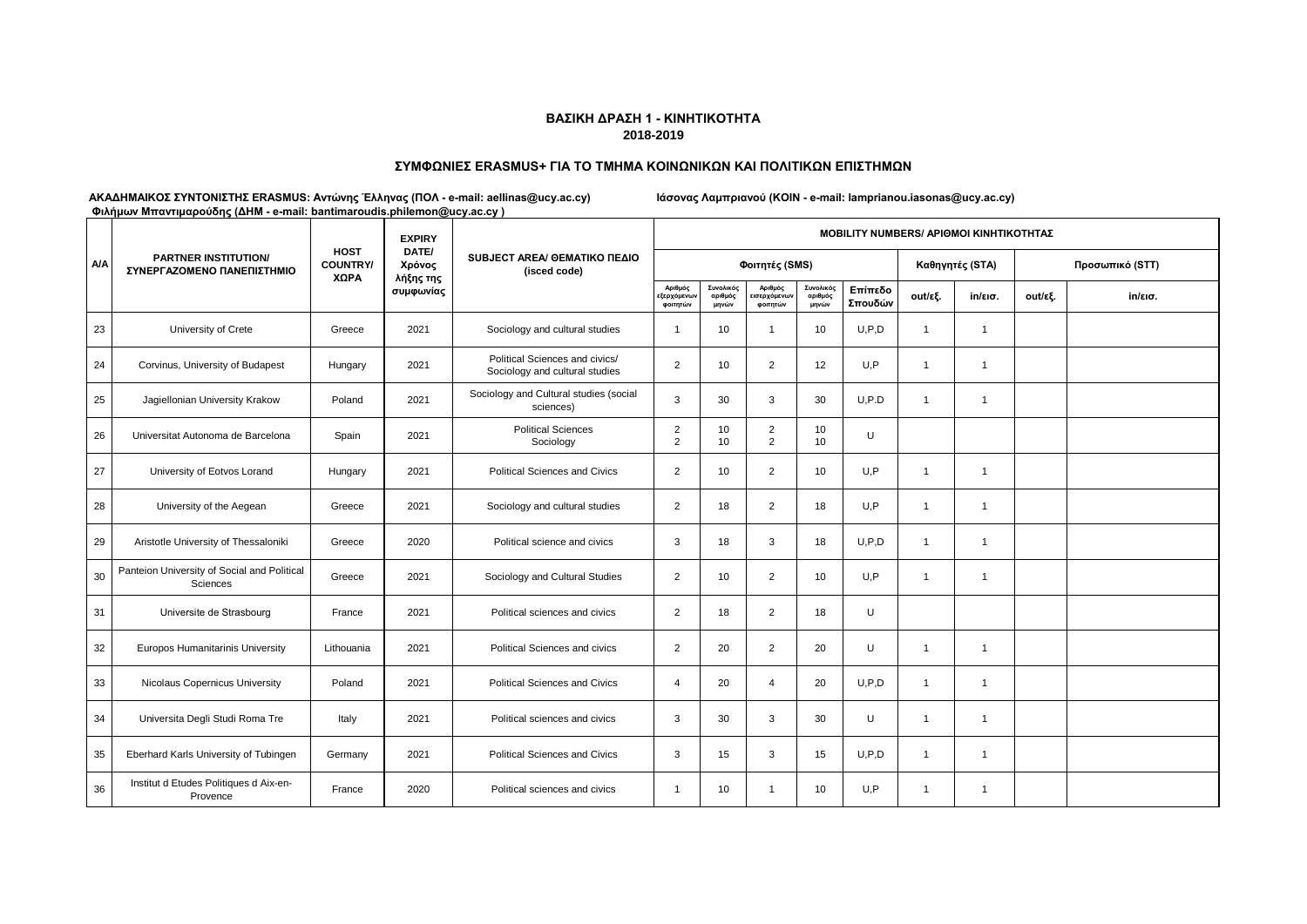### **ΣΥΜΦΩΝΙΕΣ ERASMUS+ ΓΙΑ ΤΟ ΤΜΗΜΑ ΚΟΙΝΩΝΙΚΩΝ ΚΑΙ ΠΟΛΙΤΙΚΩΝ ΕΠΙΣΤΗΜΩΝ**

|            | <b>PARTNER INSTITUTION/</b><br>ΣΥΝΕΡΓΑΖΟΜΕΝΟ ΠΑΝΕΠΙΣΤΗΜΙΟ |                                        | <b>EXPIRY</b>                | SUBJECT AREA/ GEMATIKO ΠΕΔΙΟ<br>(isced code)                      | <b>ΜΟΒΙLITY NUMBERS/ ΑΡΙΘΜΟΙ ΚΙΝΗΤΙΚΟΤΗΤΑΣ</b> |                               |                                     |                               |                    |                |                   |                 |                   |  |  |
|------------|-----------------------------------------------------------|----------------------------------------|------------------------------|-------------------------------------------------------------------|------------------------------------------------|-------------------------------|-------------------------------------|-------------------------------|--------------------|----------------|-------------------|-----------------|-------------------|--|--|
| <b>A/A</b> |                                                           | <b>HOST</b><br><b>COUNTRY/</b><br>ΧΩΡΑ | DATE/<br>Χρόνος<br>λήξης της |                                                                   |                                                |                               | Φοιτητές (SMS)                      |                               |                    |                | Καθηγητές (STA)   | Προσωπικό (STT) |                   |  |  |
|            |                                                           |                                        | συμφωνίας                    |                                                                   | Αριθμός<br>εξερχόμενων<br>φοιτητών             | Συνολικός<br>αριθμός<br>μηνών | Αριθμός<br>εισερχόμενων<br>φοιτητών | Συνολικός<br>αριθμός<br>μηνών | Επίπεδο<br>Σπουδών | out/εξ.        | $in/\epsilon$ ισ. | out/εξ.         | $in/\epsilon$ ισ. |  |  |
| 37         | <b>Bogazici Universitry</b>                               | Turkey                                 | 2021                         | Political sciences and civics                                     | $\overline{2}$                                 | 10                            | 2                                   | 10                            | U                  | 1              | $\mathbf{1}$      |                 |                   |  |  |
| 38         | <b>Tallinn Universtity</b>                                | Esthonia                               | 2021                         | Political sciences and civics                                     | $\overline{2}$                                 | 10                            | $\overline{2}$                      | 10                            | U, P, D            | $\mathbf{1}$   | $\mathbf{1}$      |                 |                   |  |  |
| 39         | Uniwersytet Rzeszowski                                    | Poland                                 | 2021                         | Political Sciences and civics / Sociology<br>and cultural studies | $\overline{4}$                                 | 36                            | $\overline{4}$                      | 36                            | U                  | $\overline{2}$ | 2                 |                 |                   |  |  |
| 40         | Universidad Autonoma de Madrid                            | Spain                                  | 2021                         | <b>Political Sciences</b>                                         | $\overline{2}$                                 | 20                            | $\overline{2}$                      | 20                            | U, P               | 1              | $\mathbf{1}$      |                 |                   |  |  |
| 41         | University of Warsaw                                      | Poland                                 | 2021                         | Political Sciences and Civis(european<br>Studies)                 | $\overline{2}$                                 | 10                            | $\overline{2}$                      | 10                            | U,P                | $\overline{1}$ | $\overline{2}$    |                 |                   |  |  |
| 42         | Universita Degli studi di Milano                          | Italy                                  | 2021                         | <b>Political Sciences and Civics</b>                              | $\mathbf{1}$                                   | 6                             | $\mathbf{1}$                        | 6                             | U, P, D            | $\mathbf{1}$   | $\mathbf{1}$      |                 |                   |  |  |
| 43         | Universite des Nantes                                     | France                                 | 2021                         | <b>Political Sciences and Civics</b>                              | $\mathbf{1}$                                   | 9                             | $\overline{1}$                      | 9                             | U, P               | $\overline{1}$ | $\overline{1}$    |                 |                   |  |  |
| 44         | Institut d' Etudes Politiques de Lille,                   | France                                 | 2021                         | Political Sciences and civics                                     | 2 or 4                                         | 20                            | 2 or 4                              | 20                            | U,P                | $\mathbf{1}$   | $\mathbf{1}$      |                 |                   |  |  |
|            | <b>SCIENCES PO LILLE</b>                                  |                                        |                              | Journalism and reporting                                          | 2 or 4                                         | 20                            | 2 or 4                              | 20                            | U.P                | $\mathbf{1}$   | $\mathbf{1}$      |                 |                   |  |  |
| 45         | Universidade Nova De Lisboa                               | Portugal                               | 2021                         | Political sciences<br>and civics                                  | $\overline{2}$                                 | 10                            | 2                                   | 10                            | U.P                | $\overline{2}$ | 2                 |                 |                   |  |  |
| 46         | University of Calabria                                    | Italy                                  | 2021                         | Political sciences and civics                                     | $\overline{2}$                                 | 10                            | $\overline{2}$                      | 10                            | U,P                | 1              | $\mathbf{1}$      |                 |                   |  |  |
| 47         | Universita Cattolica del Sacro<br>Cuore(UCSC)             | Italy                                  | 2020                         | Sociology and cultural studies                                    | $\mathbf{1}$                                   | 5                             | $\overline{1}$                      | 5                             | U, P, D            | 1              | $\mathbf{1}$      |                 |                   |  |  |
| 48         | Aristotle University of Thessaloniki                      | Greece                                 | 2021                         | Journalism and reporting                                          | $\overline{2}$                                 | 10                            | $\overline{2}$                      | 6                             | U                  | 1              | 1                 |                 |                   |  |  |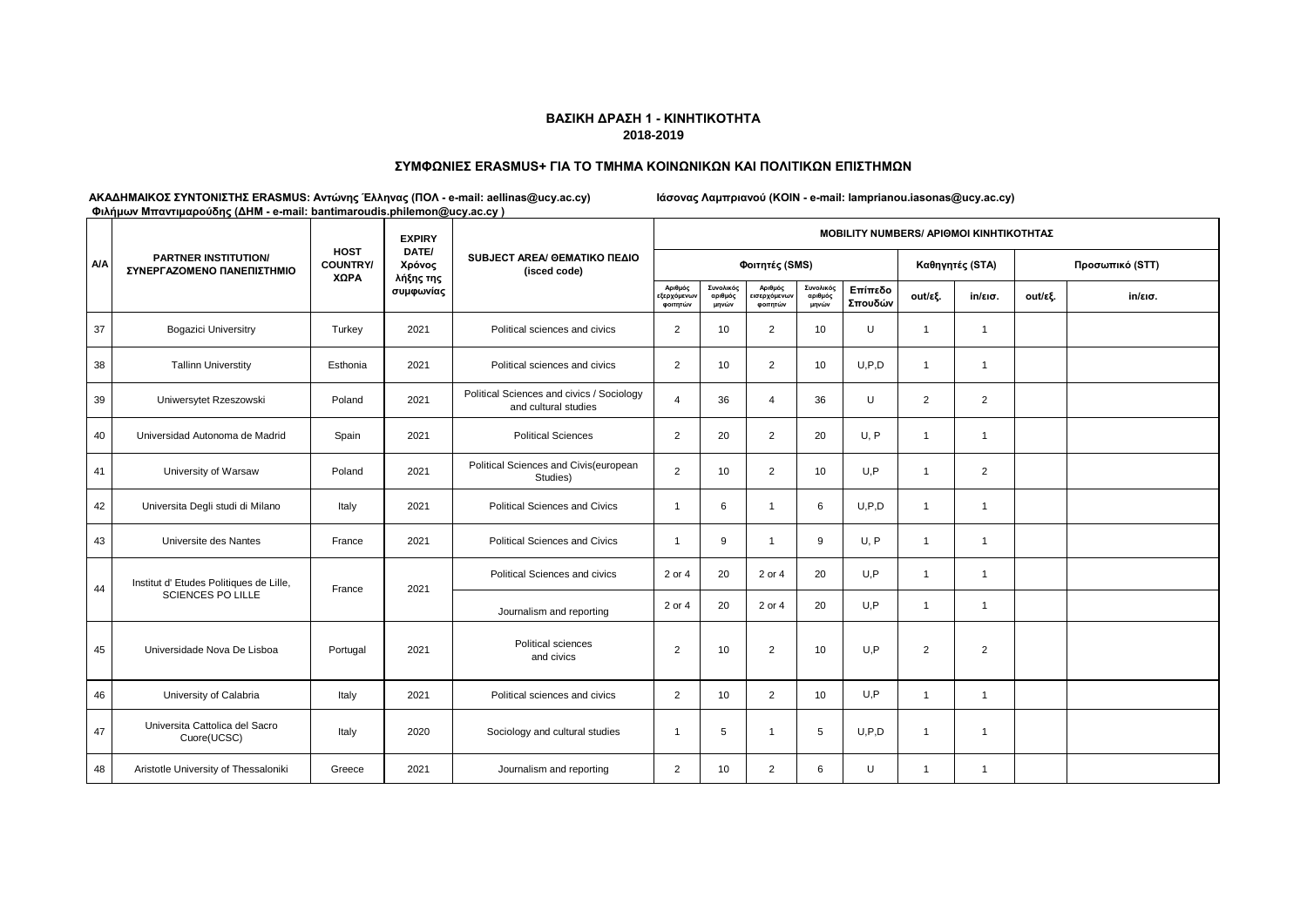### **ΣΥΜΦΩΝΙΕΣ ERASMUS+ ΓΙΑ ΤΟ ΤΜΗΜΑ ΚΟΙΝΩΝΙΚΩΝ ΚΑΙ ΠΟΛΙΤΙΚΩΝ ΕΠΙΣΤΗΜΩΝ**

|            | <b>PARTNER INSTITUTION/</b><br>ΣΥΝΕΡΓΑΖΟΜΕΝΟ ΠΑΝΕΠΙΣΤΗΜΙΟ |                                        | <b>EXPIRY</b>                |                                                                                                            | <b>MOBILITY NUMBERS/ APIOMOI KINHTIKOTHTAZ</b> |                               |                                    |                               |                    |                |                   |                 |                   |  |  |
|------------|-----------------------------------------------------------|----------------------------------------|------------------------------|------------------------------------------------------------------------------------------------------------|------------------------------------------------|-------------------------------|------------------------------------|-------------------------------|--------------------|----------------|-------------------|-----------------|-------------------|--|--|
| <b>A/A</b> |                                                           | <b>HOST</b><br><b>COUNTRY/</b><br>ΧΩΡΑ | DATE/<br>Χρόνος<br>λήξης της | SUBJECT AREA/ GEMATIKO ΠΕΔΙΟ<br>(isced code)                                                               |                                                |                               | Φοιτητές (SMS)                     |                               |                    |                | Καθηγητές (STA)   | Προσωπικό (STT) |                   |  |  |
|            |                                                           |                                        | συμφωνίας                    |                                                                                                            | Αριθμός<br>εξερχόμενων<br>φοιτητών             | Συνολικός<br>αριθμός<br>μηνών | Αριθμός<br>ισερχόμενων<br>φοιτητών | Συνολικός<br>αριθμός<br>μηνών | Επίπεδο<br>Σπουδών | out/εξ.        | $in/\epsilon$ ισ. | out/εξ.         | $in/\epsilon$ ισ. |  |  |
| 49         | University of Tampere                                     | Finland                                | 2020                         | Social and behavioural sciences                                                                            | $\overline{2}$                                 | 10                            | $\overline{2}$                     | 10                            | U, P, D<br>P,D     | $\overline{1}$ | $\mathbf{1}$      |                 |                   |  |  |
| 50         | University of Patras                                      | Greece                                 | 2020                         | Social and behavioural sciences (special<br>agreement Social and Political sciences-<br>Primary education) | $\overline{1}$                                 | 5                             | $\overline{1}$                     | 5                             | U                  | $\overline{1}$ | $\overline{1}$    |                 |                   |  |  |
| 51         | University of Beira Interior                              | Portugal                               | 2020                         | Political Sciences and civics                                                                              | $\overline{2}$                                 | 10                            | 2                                  | 10                            | U, P               | $\overline{1}$ | $\overline{1}$    |                 |                   |  |  |
| 52         | University of Lodz                                        | Poland                                 | 2020                         | Sociology and cultural studies                                                                             | $\overline{2}$                                 | 10                            | $\overline{2}$                     | 10                            | U, P               | 1              | $\overline{1}$    |                 |                   |  |  |
| 53         | Hellenic Army Academy<br>Greece<br>(Evelpidon)            |                                        | 2021                         | Political Sciences and civics                                                                              |                                                |                               |                                    |                               |                    | $\overline{2}$ | 2                 | $\overline{1}$  | $\overline{1}$    |  |  |
|            |                                                           |                                        |                              | Sociology and cultural studies                                                                             |                                                |                               |                                    |                               |                    | $\overline{2}$ | $\overline{2}$    | $\overline{1}$  | $\overline{1}$    |  |  |
| 54         | Universite de Cergy-Pontoise                              | France                                 | 2021                         | Political science and civics                                                                               | $\overline{2}$                                 | 10                            | $\overline{2}$                     | 10                            | U, P               | $\overline{1}$ | $\mathbf{1}$      |                 |                   |  |  |
| 55         | Universita Degli Studi di Perugia                         | Italy                                  | 2020                         | Sociology and cultural studies                                                                             | $\overline{1}$                                 | 5                             | $\overline{1}$                     | 5                             | U, P, D            | $\mathbf{1}$   | $\overline{1}$    |                 |                   |  |  |
| 56         | National and Kapodistrian University of<br>Athens         | Greece                                 | 2018-2020                    | Political Sciences and civics                                                                              | $\overline{2}$                                 | 10                            | $\overline{2}$                     | 10                            | U,D                | $\mathbf{1}$   | $\overline{1}$    |                 |                   |  |  |